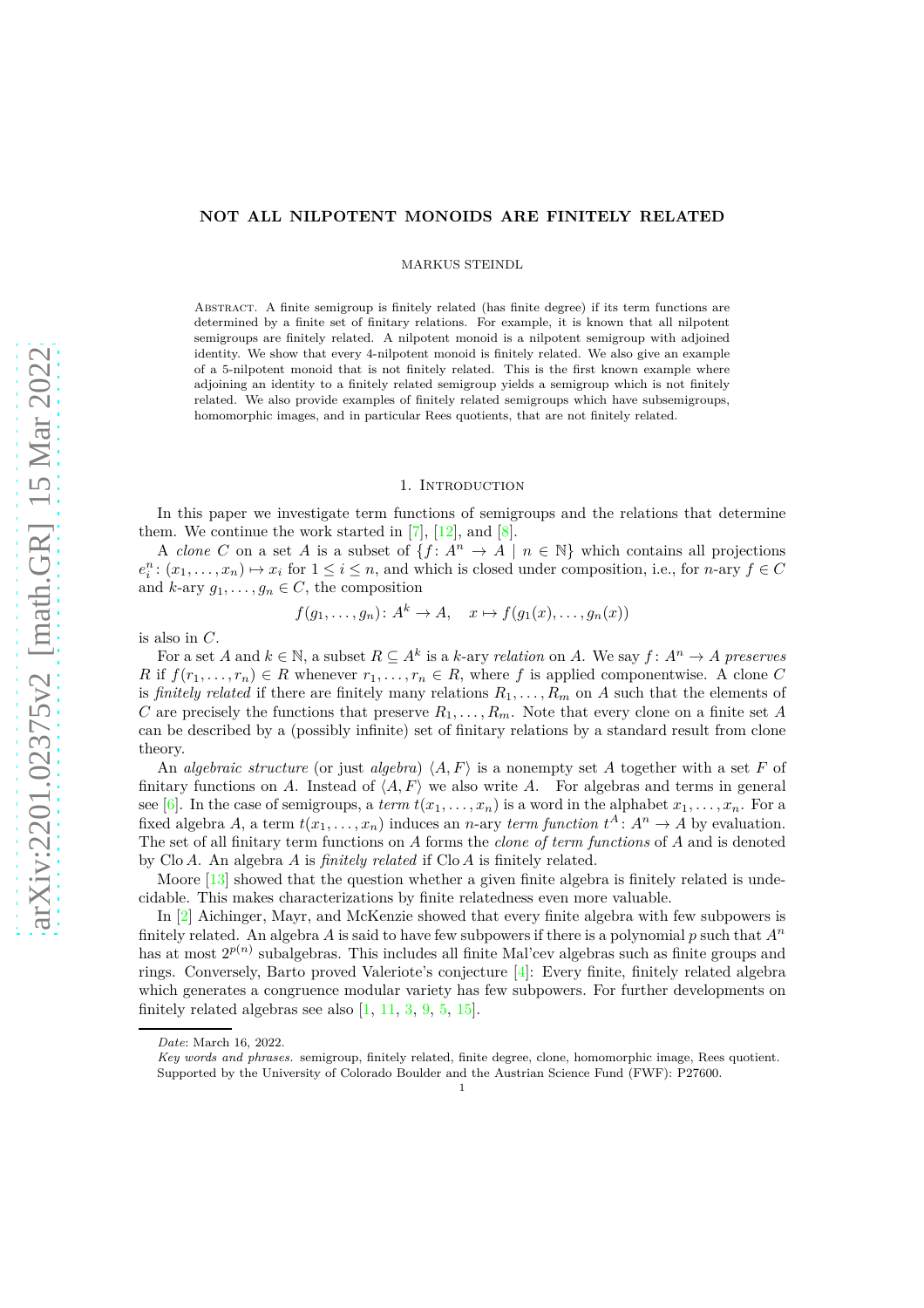In [\[7\]](#page-12-0) Davey, Jackson, Pitkethly, and Szabó showed that nilpotent semigroups and commutative semigroups are finitely related. They also provided examples of finitely related algebras which have homomorphic images, subalgebras, and direct products, respectively, that are not finitely related. Mayr [\[12\]](#page-12-1) proved that all Clifford semigroups, regular bands (a variety of idempotent semigroups), and semigroups with a single idempotent element are finitely related. He also gave the first known example of a semigroup that is not finitely related, the 6-element Brandt monoid. Dolinka [\[8\]](#page-12-2) showed that all finite bands are finitely related.

In this paper, we address the following questions.

- Are all subsemigroups, homomorphic images, and direct products of a finitely related semigroup also finitely related?
- If we adjoin an identity to a finitely related semigroup, is the resulting monoid finitely related?

# 2. RESULTS

For a set  $A, n \in \mathbb{N}$ , and  $f: A^n \to A$ , we define new functions by identifying arguments. For  $i, j \in \{1, \ldots, n\}$  with  $i < j$  let

$$
f_{ij}: A^{n} \to A
$$
,  $(x_{1},...,x_{n}) \mapsto f(x_{1},...,x_{i-1},x_{j},x_{i+1},...,x_{n}).$ 

We call  $f_{ij}$  an *identification minor* of *f*. For an algebraic structure *A* we say  $f: A^n \to A$  has *IMT* if every identification minor  $f_{ij}$  is a term function.

The following lemma reduces the question whether a finite semigroup is finitely related to a syntactic condition. Instead of explicitly listing the relations describing the clone of term functions, it suffices to show that all functions with IMT above a certain arity are term functions.

<span id="page-1-1"></span><span id="page-1-0"></span>**Lemma 2.1** ([\[10,](#page-12-13) [14\]](#page-12-14))**.** *For a finite algebra A the following are equivalent:*

- (1) *A is finitely related.*
- (2)  $∃ k ∈ ℕ ∀ n > k : every f : A<sup>n</sup> → A with IMT is a term function.$

In [\[14\]](#page-12-14) Rosenberg and Szendrei define the *degree* of *A* to be the least *k* that satisfies condition [\(2\).](#page-1-0) The degree is finite if and only if *A* is finitely related.

For  $d \in \mathbb{N}$  a semigroup *S* is *d*-nilpotent if

$$
x_1 \cdots x_d = y_1 \cdots y_d \quad \text{for all } x_1, \ldots, x_d, y_1, \ldots, y_d \in S.
$$

*S* is *nilpotent* if it is *d*-nilpotent for some  $d \in \mathbb{N}$ . Every nilpotent semigroup has a unique zero element, denoted by 0. Every finite nilpotent semigroup *S* is |*S*|-nilpotent by [\[7,](#page-12-0) Theorem 3.3]. The following is a consequence of a result by Willard [\[16,](#page-12-15) Lemma 1.2].

**Theorem 2.2** ([\[7,](#page-12-0) Theorem 3.4])**.** *Every finite nilpotent semigroup S is finitely related with degree at most*  $|S| + 1$ .

A *d-nilpotent monoid* is a *d*-nilpotent semigroup with adjoined identity. Mayr showed in [\[12\]](#page-12-1) that every finite 3-nilpotent monoid *S* is finitely related with degree at most  $\max(|S|+1, 4)$ . We strengthen his result as follows.

<span id="page-1-2"></span>**Theorem 2.3.** *Every finite* 4*-nilpotent monoid S* is finitely related with degree at most  $|S| + 1$ *.* 

A nonempty subset *I* of *S* is an *ideal* of *S* if  $IS \subseteq I$  and  $SI \subseteq I$ . Every ideal *I* of *S* induces a congruence  $\theta = (I \times I) \cup \{(s, s) \mid s \in S\}$  which identifies the elements in *I*. We refer to the quotient  $S/\theta$  as the *Rees quotient* of *S* by *I*.

For a nonempty set *A*,  $A^+$  denotes the *free semigroup* on *A*. For  $d \in \mathbb{N}$ , we define  $\text{FN}_d A$  to be the Rees quotient of *A*<sup>+</sup> by

 $I = \{u \in A^+ \mid u \text{ has length at least d}\}\$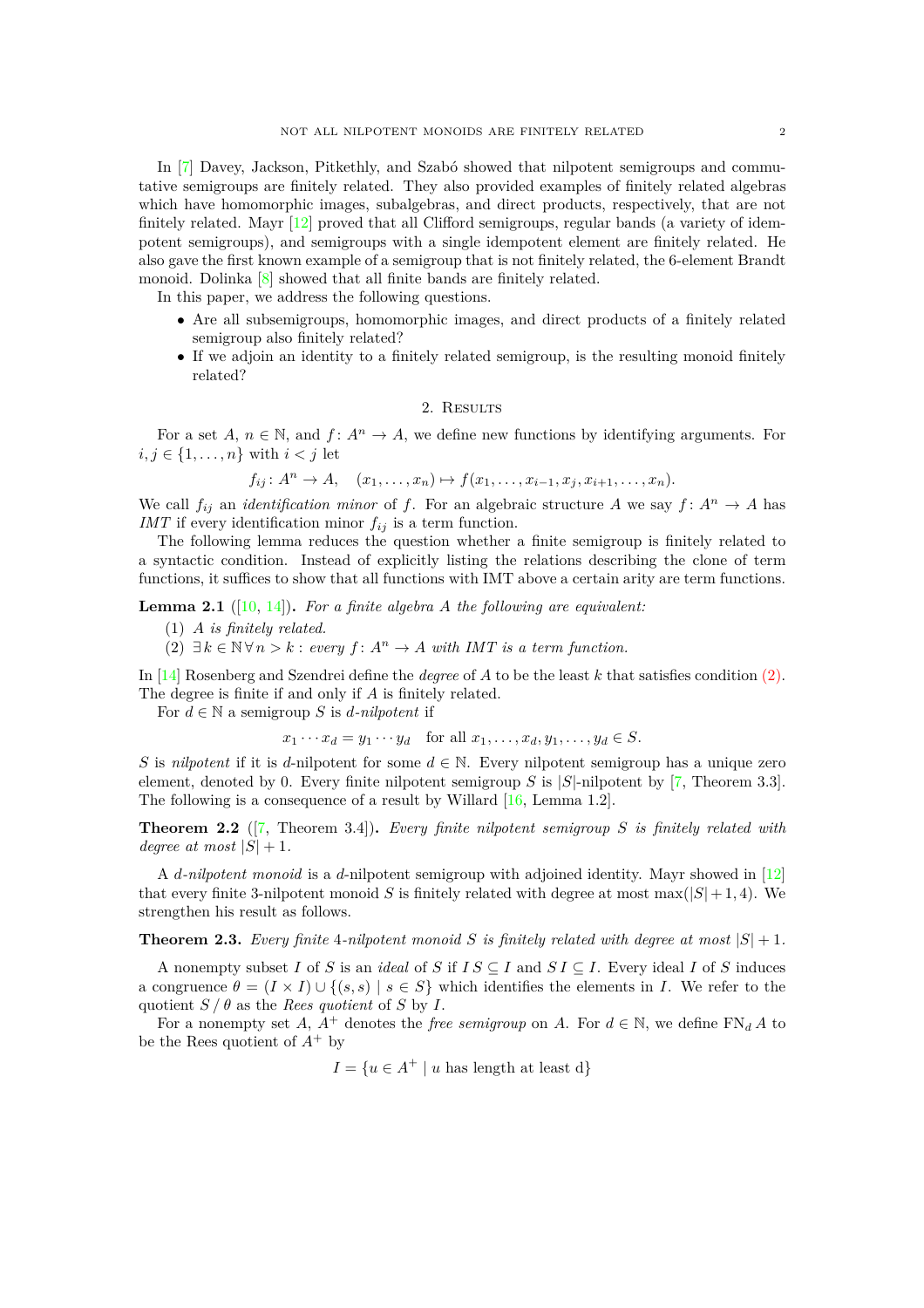and call it the *free d-nilpotent semigroup* on *A*.

If we adjoin an identity to a free nilpotent semigroup, then the resulting monoid is also finitely related:

<span id="page-2-0"></span>**Theorem 2.4.** For a nonempty finite set A and  $d \in \mathbb{N}$ ,  $S := (\text{FN}_d A)^1$  is finitely related with *degree at most*  $|S| + 1$ .

The following nilpotent monoid is not finitely related.

<span id="page-2-1"></span>**Theorem 2.5.** Let  $S := (\text{FN}_5\{a, b\} / \theta)^1$ , where  $\theta$  is the congruence whose equivalence classes are  $\{(ab)^2, (ba)^2\}$ ,  $\{a^2b^2, b^2a^2\}$ , and the rest singletons. Then *S* is not finitely related.

We can now answer both questions from the introduction. The 5-nilpotent semigroup  $FN_5{a, b}/$  $\theta$  is finitely related. Adjoining an identity yields a semigroup that is not finitely related. In addition  $(FN_5{a,b})^1$  is finitely related by Theorem [2.4.](#page-2-0) Its homomorphic image  $(FN_5{a,b} / \theta)^1$ is not finitely related. These are the first known examples of such semigroups.

For terms  $s(x_1, \ldots, x_n)$  and  $t(x_1, \ldots, x_n)$  an *identity* is an expression of the form  $s \approx t$ . An algebra A satisfies the identity  $s \approx t$  if  $s^A(a_1, \ldots, a_n) = t^A(a_1, \ldots, a_n)$  for all  $a_1, \ldots, a_n \in A$ . A class *V* of algebras is called a *variety* if there is a set  $\Sigma$  of identities such that *V* contains precisely the algebras that satisfy all identities in  $\Sigma$ . By Birkhoff's HSP theorem a class of algebras is a variety if and only if it is closed under homomorphic images, subalgebras, and direct products. For a variety  $V$ ,  $V_{fin}$  denotes the class that contains all finite members of  $V$ .

<span id="page-2-5"></span><span id="page-2-2"></span>**Theorem 2.6.** *For a variety V of semigroups, the following are equivalent:*

- $(1)$  ∀ *S*, *T* ∈  $V_{fin}$ : *if*  $S \times T$  *is finitely related (f.r.), then S is f.r.*
- <span id="page-2-4"></span>(2) ∀  $S$  ∈  $V_{\text{fin}}$ : *if*  $S$  *is f.r., then every homomorphic image of*  $S$  *is f.r.*
- <span id="page-2-6"></span>(3)  $\forall S \in V_{\text{fin}}$ : if *S* is *f.r.*, then every subsemigroup of *S* is *f.r.*
- (4)  $\forall S \in V_{\text{fin}}$ : if *S* is *f.r.*, then every Rees quotient of *S* is *f.r.*

By Theorems [2.5](#page-2-1) and [2.6](#page-2-2) there are finitely related semigroups which have subsemigroups and Rees quotients, respectively, that are not finitely related. See Lemma [3.14](#page-11-0) for an example.

#### 3. Proofs

<span id="page-2-3"></span>**Theorem 3.1** ([\[7,](#page-12-0) Theorem 3.6])**.** *Every finite commutative monoid S is finitely related with degree at most* max $(|S|, 3)$ *.* 

Note that in the original result the degree was claimed to be at most  $\max(|S|, 4)$ . However, the upper bound can be reduced without modifying the proof.

A function  $f: A^n \to A$  depends on its *i*-th argument if there are  $a, b \in A^n$  such that  $a_j = b_j$ for all  $j \neq i$  and  $f(a) \neq f(b)$ .

For  $n \in \mathbb{N}$  we write  $[n]$  instead of  $\{1, \ldots, n\}$ . Let  $m \leq n$  in  $\mathbb{N}$  and  $i_1 < \cdots < i_m$  in  $[n]$ . Let *y*<sub>1</sub>*,..., y<sub>m</sub>* be elements of a monoid *S*. For a tuple  $x \in S^n$  with

$$
x_j = \begin{cases} y_k & \text{if } j = i_k \text{ for some } k \in [m], \\ 1 & \text{otherwise,} \end{cases}
$$

we also write

$$
x = (\bar{1}, \underbrace{y_1}_{i_1}, \bar{1}, \underbrace{y_2}_{i_2}, \dots, \bar{1}, \underbrace{y_m}_{i_m}, \bar{1}).
$$

The arity of *x* will be clear from the context. For a term  $t(x_1, \ldots, x_n)$ ,

$$
t(\bar{1}, \underbrace{y_1}_{i_1}, \bar{1}, \underbrace{y_2}_{i_2}, \dots, \bar{1}, \underbrace{y_m}_{i_m}, \bar{1})
$$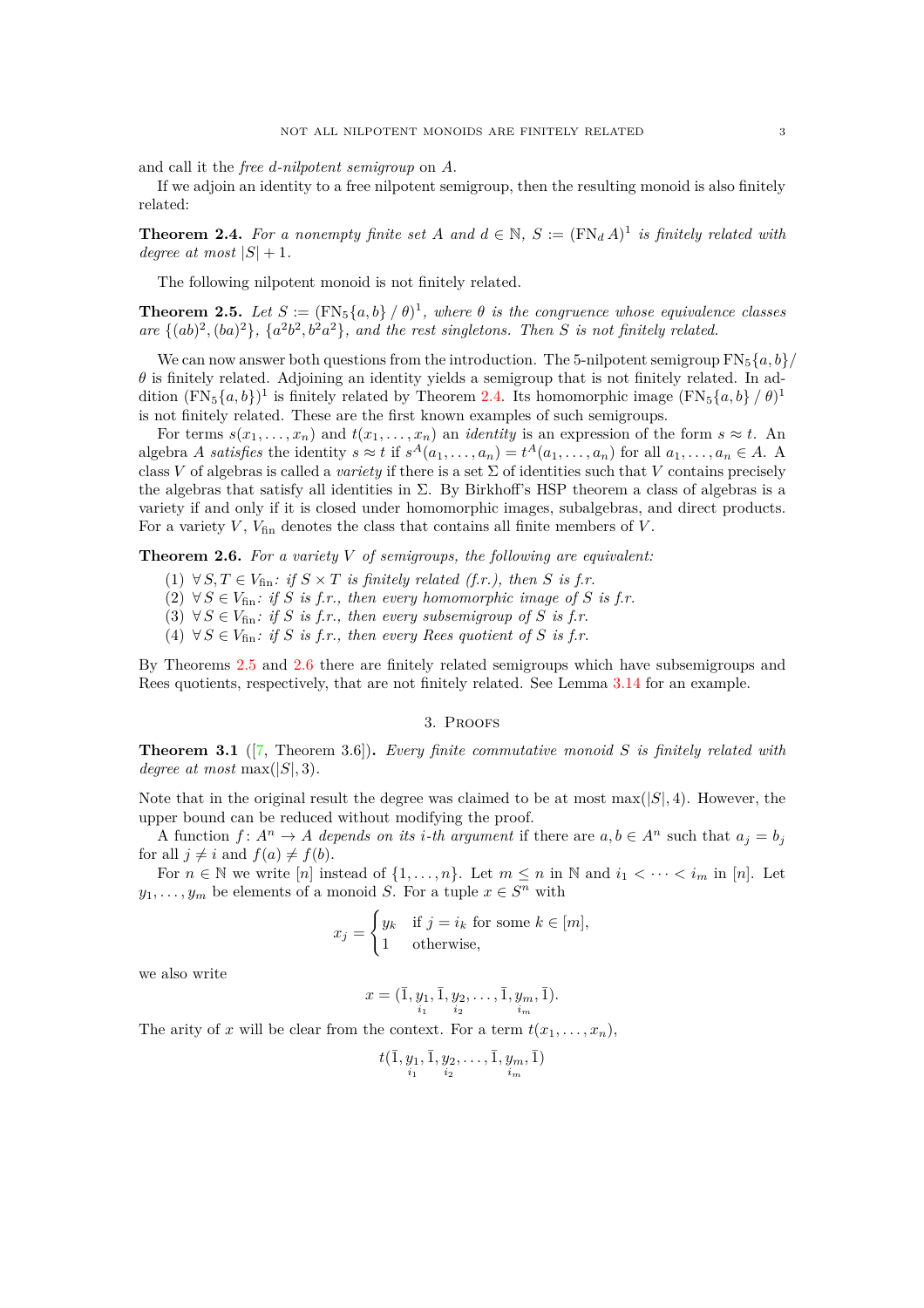denotes the term obtained when  $x_{i_k}$  is replaced by  $y_k$  for  $k \in [m]$  and the remaining  $x_j$  are removed. The 2-*element semilattice* is the idempotent semigroup with elements  $0, 1$  where  $0.1 =$  $1 \cdot 0 = 0.$ 

<span id="page-3-3"></span>**Lemma 3.2.** *Let S be a finite semigroup that includes a* 2*-element semilattice as subsemigroup. Let*  $n > |S| + 1$ ,  $k \in [n]$ *, and let*  $f: S^n \to S$  *have IMT and depend on the k*-th variable. Then *each identification minor*  $f_{ij}$  *with*  $i \neq k$  *also depends on the k-th variable.* 

*Proof.* Let  $\{0,1\}$  be a semilattice included in *S* with  $0 \cdot 1 = 0$ . We claim that

(1) 
$$
\forall i < j \text{ in } [n] \setminus \{k\} : f_{ij} \text{ depends on } x_k.
$$

By [\[12,](#page-12-1) Lemma 2.6], there are  $\ell < m$  in [*n*]  $\{k\}$  such that  $f_{\ell m}$  depends on  $x_k$ . Thus  $f(\bar{1}, 0, \bar{1}) = f_{\ell m}(\bar{1}, 0, \bar{1}) = 0.$ 

For all  $i < j$  in  $[n] \setminus \{k\}$  we have

<span id="page-3-0"></span>
$$
f_{ij}(\bar{1}) = 1
$$

since  $f_{ij}$  is a term function and

<span id="page-3-2"></span><span id="page-3-1"></span>
$$
f_{ij}(\bar{1}, \bar{0}, \bar{1}) = f(\bar{1}, \bar{0}, \bar{1}) = 0.
$$

This means  $f_{ij}$  depends on  $x_k$ . Claim [\(1\)](#page-3-0) is proved. Next we claim that

(2) 
$$
\forall i < k \colon f_{ik} \text{ depends on } x_k.
$$

Fix  $i < k$ . Note that  $n \geq 4$ . We have

(3) 
$$
f_{ik}(\bar{1}, 0, \bar{1}) = f(\bar{1}, 0, \bar{1}, 0, \bar{1}) = f_{\ell m}(\bar{1}, 0, \bar{1}, 0, \bar{1})
$$

for any  $\ell < m$  in  $[n] \setminus \{i, k\}$ . By [\(1\)](#page-3-0)  $f_{\ell m}$  depends on  $x_k$ . Thus [\(3\)](#page-3-1) yields 0. This and  $f(1) = 1$ imply that  $f_{ik}$  depends on  $x_k$ . Claim [\(2\)](#page-3-2) is proved. The lemma follows from [\(1\)](#page-3-0) and [\(2\)](#page-3-2).  $\square$ 

Note that the bound  $|S| + 1$  cannot be reduced to  $|S|$  in [\[12,](#page-12-1) Lemma 2.6] or Lemma [3.2.](#page-3-3) Here is a simple counter example. Let  $S = \{0,1\}$ ,  $n = 3$ , and f such that  $f_{12} = f_{13} = x_3$ and  $f_{23} = x_1$ . Verify that *f* exists by creating the value table. Then *f* depends on  $x_2$  since  $f(0,0,1) = 1 \neq 0 = f(0,1,1)$ . However,  $f_{13} = x_3$  does not depend on  $x_2$ .

<span id="page-3-8"></span>**Lemma 3.3.** Let *S* be a monoid with at least 2 elements. Let  $n > |S| + 1$  and let  $f: S^n \to S$ *have IMT and depend on the i-th variable. Then the term*

<span id="page-3-4"></span>
$$
x_i^{e_i} \ \text{induces} \ f(\bar{1}, x_i, \bar{1}) \ \text{for some} \ e_i \in \mathbb{N}.
$$

*We refer to the minimal such*  $e_i$  *as the variable exponent of*  $x_i$  *in*  $f$ *.* 

*Proof.* Pick  $k < \ell$  in  $[n] \setminus \{i\}$ . Then

(4) 
$$
f(\bar{1}, x_i, \bar{1}) = f_{k\ell}(\bar{1}, x_i, \bar{1}).
$$

Pick some term *t* that induces  $f_{k\ell}$ . By Lemma [3.2](#page-3-3)  $f_{k\ell}$  depends on  $x_i$ . Thus there are  $m > 0$ occurrences of  $x_i$  in  $t$ . So [\(4\)](#page-3-4) is induced by  $x_i^m$ .

<span id="page-3-9"></span>**Lemma 3.4.** *Let S be a finite nilpotent monoid and*  $c \in \mathbb{N}$  *minimal such that*  $S \setminus \{1\}$  *satisfies*  $x^c \approx 0$ . Let  $n > |S| + 1$  and let  $f: S^n \to S$  have IMT and depend on all variables. Let  $e_1, \ldots, e_n$ *be the variable exponents of f. Then each term t inducing an identification minor fij has the following properties:*

- <span id="page-3-6"></span><span id="page-3-5"></span>(1)  $x_i$  does not occur in  $t$ ,
- <span id="page-3-7"></span>(2) *for*  $k \in [n] \setminus \{i, j\}$ ,  $x_k$  *occurs*  $e_k$  *times if*  $e_k < c$ , and at least *c times otherwise*,
- (3)  $x_j$  occurs  $e_i + e_j$  times if  $e_i + e_j < c$ , and at least c times otherwise.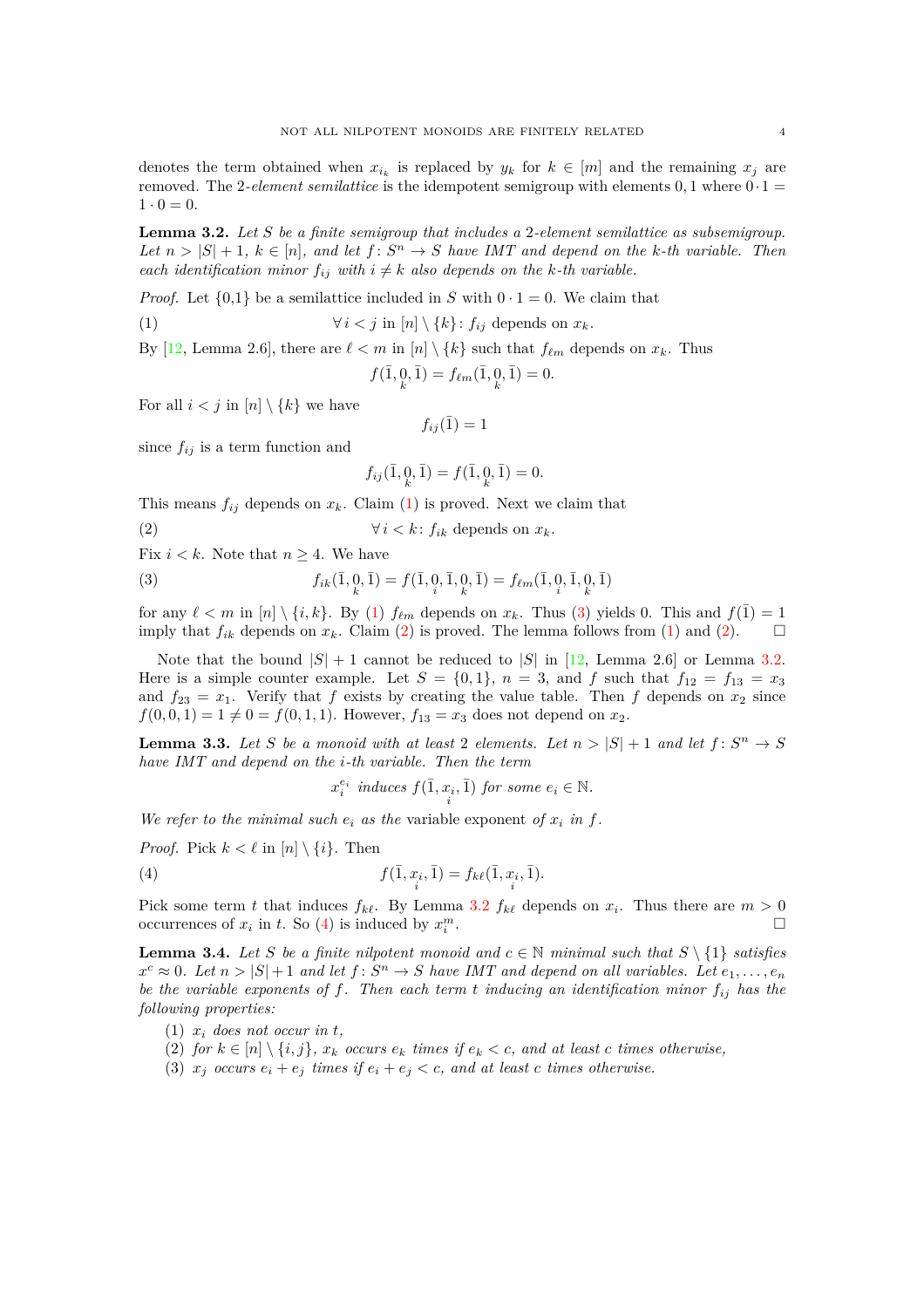*Proof.* Let  $f_{ij}$  be an identification minor with  $i < j$  in [*n*] induced by some term *t*.

[\(1\)](#page-3-5) Suppose  $x_i$  occurs in  $t$ . Let  $a \in S \setminus \{1\}$ . Then we obtain the contradiction

$$
1 = f(1, ..., 1) = f_{ij}(\bar{1}, \bar{a}, \bar{1}) = t^{S}(\bar{1}, \bar{a}, \bar{1}) \neq 1.
$$

[\(2\)](#page-3-6) Let  $k \in [n] \setminus \{i, j\}$ . Then

$$
t(\overline{1}, x_k, \overline{1})
$$
 induces  $f(\overline{1}, x_k, \overline{1})$ .

Note that  $x, x^2, \ldots, x^{c-1}$  are pairwise inequivalent terms in *S*, while  $x^c, x^{c+1}, \ldots$  are all equivalent. Thus, if  $e_k < c$ , then  $x_k$  occurs precisely  $e_k$  times in  $t$ . If  $e_k \geq c$ , then  $x_k$  occurs at least  $c$ times in *t*.

[\(3\)](#page-3-7) Let  $k < \ell$  in  $[n] \setminus \{i, j\}$  and *s* be a term that induces  $f_{k\ell}$ . Then

$$
t(\overline{1}, x_j, \overline{1})
$$
 and  $s(\overline{1}, x_j, \overline{1}, x_j, \overline{1})$  both induce  $f(\overline{1}, x_j, \overline{1}, x_j, \overline{1})$ .

If  $e_i + e_j < c$ , then by [\(2\)](#page-3-6)  $x_i$  and  $x_j$  occur  $e_i$  and  $e_j$  times in *s*, respectively. Thus  $x_j$  occurs  $e_i + e_j$  times in t. If  $e_i + e_j \geq c$ , then  $x_i$  and  $x_j$  occur at least  $\min(e_i, c)$  and  $\min(e_j, c)$  times in *s*, respectively, again by [\(2\).](#page-3-6) Thus  $x_j$  occurs at least *c* times in *t*.

<span id="page-4-0"></span>**Lemma 3.5.** *Let A be a finite algebra,*  $n \geq 2$ *, and let*  $f: A<sup>n</sup> \to A$  *have IMT. If*  $f$  *does not depend on one of its variables, then f is a term function.*

*Proof.* W.l.o.g. we can assume that *f* does not depend on  $x_1$ . Then  $f = f_{12}$ , which is a term function.  $\square$ 

<span id="page-4-1"></span>**Lemma 3.6.** *Let*  $d \geq 2$ *, let*  $A$  *be a finite set with*  $|A| \geq 2$ *, and let*  $S := (\text{FN}_d A)^1$ *. Let*  $t(x_1, \ldots, x_n)$  *be a term with*  $e_i$  *occurrences of*  $x_i$  *for*  $i \in [n]$ *.* 

- (1) If  $e_1 + \cdots + e_n < d$ , then *t* is the unique term inducing  $t^S$ .
- (2) If  $n = 2$  and  $e_1 + e_2 \geq d$ , then each permutation of t induces  $t^S$ .

*Proof.* Straightforward. □

<span id="page-4-2"></span>**Lemma 3.7.** Let  $\langle V, E \rangle$  be a finite, cycle-free digraph. Then there exists a linear order  $\leq$  on V *that includes E.*

*Proof.* Induction on |*V*|. The theorem is clear for  $|V| = 1$ . Let  $|V| \geq 2$  and assume that the lemma holds for every  $k < |V|$ . Pick  $x \in V$  without incoming edge. By the induction hypothesis there is a linear order  $\leq$  on  $V \setminus \{x\}$  that includes the restriction of *E* to  $V \setminus \{x\}$ . Now let  $x \leq v$ for all  $v \in V \setminus \{x\}.$ 

*Proof of Theorem [2.4.](#page-2-0)* First assume  $d \leq 2$  or  $|A| = 1$ . Then *S* is commutative. By Theorem [3.1](#page-2-3) *S* is finitely related with degree at most max(|*S*|*,* 3). If  $|S| = 1$ , then *S* is finitely related with degree 1. Thus the degree is at most  $|S| + 1$ .

Now assume  $d \geq 3$  and  $|A| \geq 2$ . Let  $n > |S| + 1$  and let  $f: S^n \to S$  have IMT. Note that  $|S| \geq d+1$  and thus  $n \geq 6$ . By Lemma [3.5](#page-4-0) we can assume that f depends on all variables. Let  $e_1, \ldots, e_n$  be the variable exponents of f defined in Lemma [3.3.](#page-3-8) We will construct a term  $s(x_1, \ldots, x_n)$  that induces *f* with  $e_i$  occurrences of  $x_i$  for  $i \in [n]$ . We enumerate the occurrences of  $x_i$  by a second index  $\alpha \in [e_i]$ . To this end, let

$$
X := \{ x_{i\alpha} \mid i \in [n], \alpha \in [e_i] \}.
$$

Let  $i < j$  in [n] with  $e_i + e_j < d$ . By IMT and Lemma [3.6](#page-4-1)

there is a unique term  $h_{ij}$  that induces  $f(\bar{1}, x_i, \bar{1}, x_j)$  $, \bar{1}$  $).$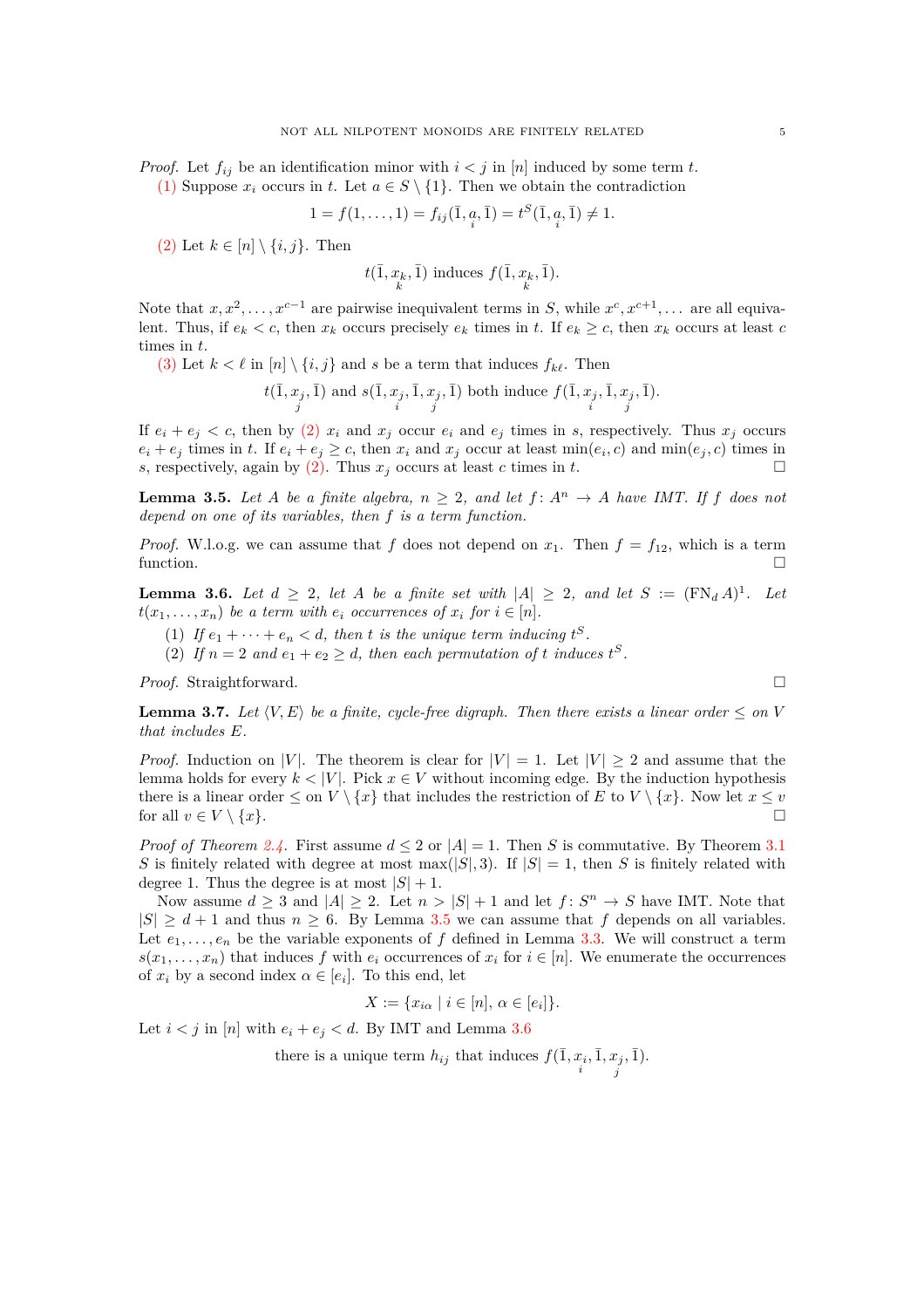By Lemma [3.4](#page-3-9)  $h_{ij}$  has  $e_i$  occurrences of  $x_i$  and  $e_j$  occurrences of  $x_j$ . Let

$$
x_{i\alpha} <_{ij} x_{j\beta}
$$

if the *α*-th occurrence of  $x_i$  is left of the *β*-th occurrence of  $x_j$  in  $h_{ij}$ . Clearly  $\lt_{ij}$  is a linear order on the subset  $\{x_{i\alpha} \mid \alpha \in [e_i]\} \cup \{x_{j\beta} \mid \beta \in [e_j]\}$  of *X*. Let  $\prec$  be the relation on *X* such that

<span id="page-5-2"></span>
$$
\prec := \bigcup \{ \langle i_j \mid i < j \text{ in } [n] \text{ and } e_i + e_j < d \}.
$$

We claim that

(5)  $\langle X, \prec \rangle$  is cycle-free.

Suppose there is a cycle  $c = (x_{i_1 \alpha_1}, \ldots, x_{i_m \alpha_m}, x_{i_1 \alpha_1})$  of minimal length *m*. We show that

$$
(6) \t\t\t i_1, \ldots, i_m \t\t are distinct.
$$

Suppose  $i_u = i_v$  for  $u < v$  in [*m*]. If  $\alpha_u = \alpha_v$ , then *c* includes a shorter cycle. If  $\alpha_u < \alpha_v$ , then  $x_{i_{u-1}\alpha_{u-1}} \prec x_{i_v\alpha_v}$  and

<span id="page-5-0"></span>
$$
(x_{i_1\alpha_1},\ldots,x_{i_{u-1}\alpha_{u-1}},x_{i_v\alpha_v},\ldots,x_{i_m\alpha_m},x_{i_1\alpha_1})
$$

is a cycle shorter than *c*. If  $\alpha_v < \alpha_u$ , then  $x_{i_{v-1}\alpha_{v-1}} \prec x_{i_u \alpha_u}$  and

$$
(x_{i_u\alpha_u},\ldots,x_{i_{v-1}\alpha_{v-1}},x_{i_u\alpha_u})
$$

is a cycle shorter than *c*. This proves [\(6\)](#page-5-0). W.l.o.g. we can assume that  $i_1 = 1, \ldots, i_m = m$ .

Let  $\oplus$  and  $\ominus$  be addition and subtraction modulo *m* on the set [*m*], respectively. By the definition of  $\prec$  we have

(7) 
$$
e_i + e_{i \oplus 1} < d \text{ for } i \in [m].
$$

Assume  $m \leq n-2$ . Then  $f(x_1, ..., x_m, \bar{1}) = f_{n-1,n}(x_1, ..., x_m, \bar{1})$  is induced by some term *t*. For all  $i < j$  in  $[m]$  we have

<span id="page-5-3"></span><span id="page-5-1"></span>
$$
t(\bar{1}, x_i, \bar{1}, x_j, \bar{1}) = h_{ij}.
$$

But then the order of the variables of  $t(x_1, \ldots, x_m)$  contradicts the cycle *c*.

Now assume  $m \geq n-1$ . Pick *i* such that  $e_i = \max(e_1, \ldots, e_m)$ . By [\(7\)](#page-5-1) we have  $e_{i \ominus 1} + e_i < d$  and  $e_i + e_{i \oplus 1} < d$ . Thus  $e_{i \ominus 1} + e_{i \oplus 1} < 2d - 2e_i$ . From the maximality of  $e_i$  we obtain  $e_{i \ominus 1} + e_{i \oplus 1} \leq 2e_i$ . Adding these inequalities yields  $e_{i\ominus 1} + e_{i\oplus 1} < d$ . Thus  $x_{i\ominus 1,\alpha_{i\ominus 1}}$  and  $x_{i\oplus 1,\alpha_{i\oplus 1}}$  are related by  $\langle\cdot\rangle_{i\in\{1,i\}\oplus\{1,i\}}$ . From that and  $m\geq n-1\geq 5$  it follows that we can reduce *c* to a shorter cycle. This contradicts the minimality of *m*. We proved [\(5\)](#page-5-2).

By Lemma [3.7](#page-4-2) there is a linear order  $\lt$  on *X* that includes  $\lt$ . We order the elements of *X* by  $\lt$  and drop the second index. Let  $t(x_1, \ldots, x_n)$  be the resulting term. We claim that

$$
(8) \t t induces f.
$$

Fix  $a \in S^n$ . Let  $i_1 < \cdots < i_k$  in [*n*] be the positions where *a* is  $\neq 1$ . First assume  $e_{i_1} + \cdots + e_{i_k} \ge$ *d*. Then  $t^{S}(a) = 0$  by *d*-nilpotence. Since  $n > |S|$ , there are  $i < j$  in [*n*] such that  $a_i = a_j$ . Thus  $f(a) = f_{ij}(a)$ . By Lemma [3.4](#page-3-9) the product  $f_{ij}(a)$  has at least *d* factors  $\neq 1$ . Hence  $f(a) = f_{ij}(a) = 0 = t^{S}(a).$ 

Now assume  $e_{i_1} + \cdots + e_{i_k} < d$ . Note that  $k < d < |S| < n$ . Thus  $n - k \geq 2$  arguments are 1. By IMT

$$
f(\bar{1}, x_{i_1}, \bar{1}, x_{i_2}, \ldots, \bar{1}, x_{i_k}, \bar{1})
$$
 is induced by some term  $s(x_{i_1}, \ldots, x_{i_k})$ .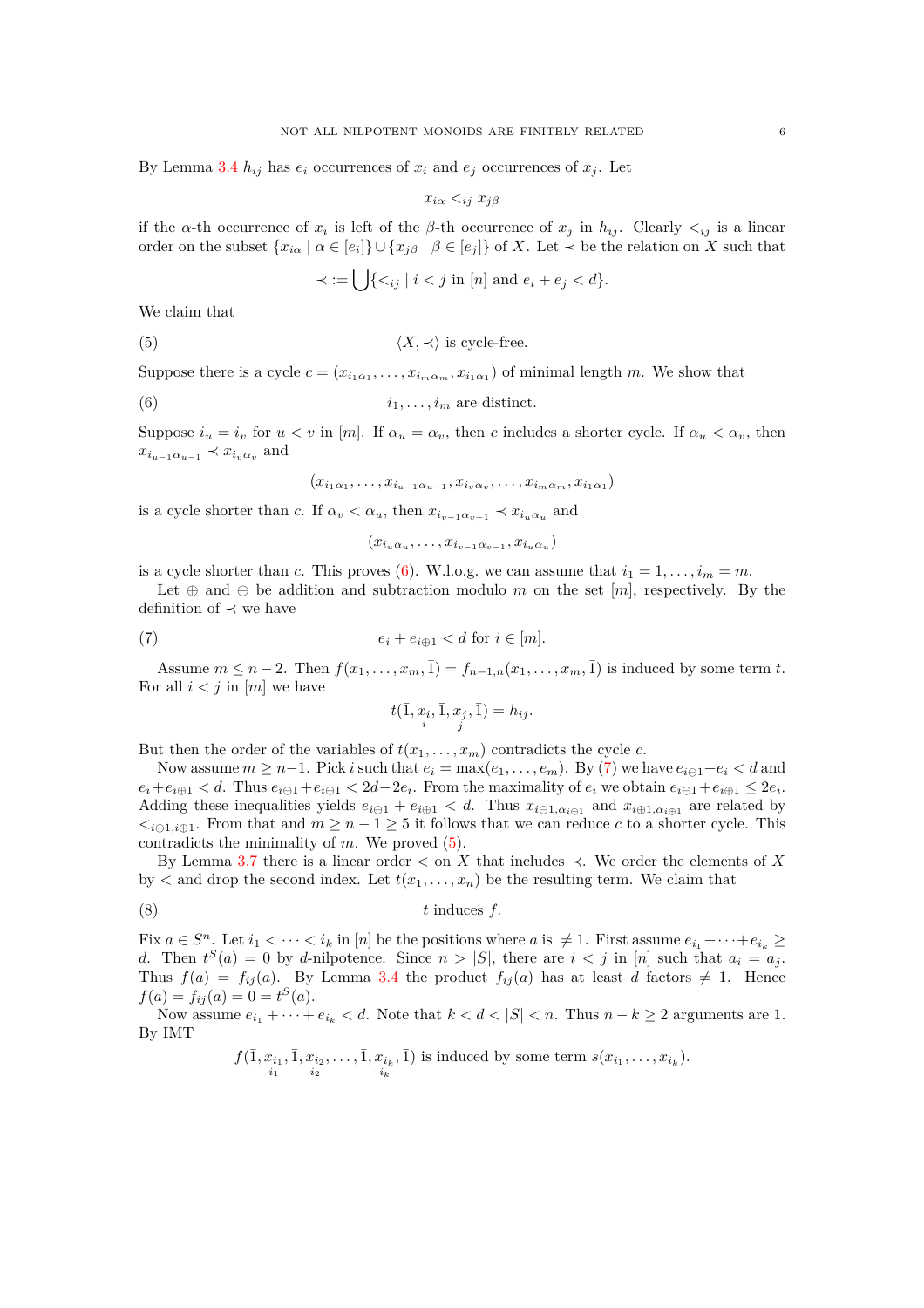We have  $s(\overline{1}, x_i, \overline{1}, x_j, \overline{1}) = h_{ij}$  for all  $i < j$  in  $\{i_1, \ldots, i_k\}$ . This means the variables of *s* are *j* ordered by  $\lt_s := \bigcup \{ \lt_{ij} \mid i \lt j \text{ in } \{i_1, \ldots, i_k\} \}$ . Thus  $\lt$  includes  $\lt_s$ , and the latter is also a linear order. Therefore

<span id="page-6-1"></span><span id="page-6-0"></span>
$$
t(\bar{1}, x_{i_1}, \bar{1}, x_{i_2}, \dots, \bar{1}, x_{i_k}, \bar{1}) = s.
$$

Hence  $t^{S}(a) = s^{S}(a) = f(a)$ . This proves [\(8\)](#page-5-3). By Lemma [2.1](#page-1-1) *S* is finitely related.

<span id="page-6-5"></span>**Lemma 3.8.** Let *S* be a *d*-nilpotent monoid. Let  $n > |S| + 1$  and let  $f: S^n \to S$  have IMT and *depend on all variables. Let*  $e_1, \ldots, e_n$  *be the variable exponents of*  $f$  *and assume that* 

(9) 
$$
e_1, \ldots, e_r \leq d-2, \quad e_{r+1}, \ldots, e_n \in \{d-1, d\}
$$

*for some*  $r \in \{0, \ldots, n\}$ *. Then* 

(10) 
$$
f(x_1,...,x_n) = f(x_1,...,x_r, \bar{1}) x_{r+1}^{e_{r+1}} \cdots x_n^{e_n}.
$$

*Proof.* Pick minimal  $c \in \mathbb{N}$  such that  $S \setminus \{1\}$  satisfies  $x^c \approx 0$ . If  $c \leq d-2$ , then  $e_i \leq d-2$  for all *i* by Lemma [3.3.](#page-3-8) Then  $r = n$  and there is nothing to prove. Thus assume

$$
(11) \t\t c \in \{d-1, d\}.
$$

Let  $g(x_1, \ldots, x_n)$  be the right hand side of [\(10\)](#page-6-0). Fix  $a \in S^n$ . If  $a_{r+1} = \cdots = a_n = 1$ , then  $f(a) = g(a)$ . Assume  $a_k \neq 1$  for some  $k \in \{r+1, \ldots, n\}$ . If  $a_\ell = 1$  for all  $\ell \in [n] \setminus \{k\}$ , then  $f(a) = a_k^{e_k} = g(a)$ . Assume  $a_\ell \neq 1$  for some  $\ell \in [n] \setminus \{k\}$ . Then  $g(a) = 0$  since there are at least *d* factors  $\neq$  1. Since  $n$  >  $|S|$ , there are  $i < j$  in [*n*] such that  $a_i = a_j$ . Let *t* be a term inducing  $f_{ij}$ . Then  $f(a) = t^S(a)$ . We show that

$$
(12) \t\t tS(a) = 0.
$$

Now either  $k = i$  or  $k \neq i$ . In both cases, the factor  $a_k$  occurs at least  $c \geq d - 1$  times in  $t^S(a)$ by [\(11\)](#page-6-1) and Lemma [3.4.](#page-3-9) Since  $a_{\ell} \neq 1$ , there are at least *d* factors  $\neq 1$  in  $t^{S}(a)$ , and [\(12\)](#page-6-2) follows. Hence  $f(a) = g(a)$ , and [\(10\)](#page-6-0) is proved.

*Proof of Theorem [2.3.](#page-1-2)* First assume *S* is commutative. By Theorem [3.1](#page-2-3) *S* is finitely related with degree at most max( $|S|$ , 3). Since  $|S| \geq 2$ , the degree is at most  $|S| + 1$ .

Assume *S* is noncommutative. Pick minimal  $d \in \mathbb{N}$  such that  $S \setminus \{1\}$  is *d*-nilpotent. Pick minimal  $c \in \mathbb{N}$  such that  $S \setminus \{1\}$  satisfies  $x^c \approx 0$ . Let  $n > |S| + 1$  and let  $f: S^n \to S$  have IMT. By minimality of *c* and *d*, noncommutativity of *S*, and since  $|S| \ge d + 1$  we have

<span id="page-6-2"></span>
$$
2 \le c \le d, \quad d \in \{3, 4\}, \quad d + 2 < n.
$$

By Lemma [3.5](#page-4-0) we can assume that  $f$  depends on all variables. Let  $e_1, \ldots, e_n$  be the variable exponents of *f*. By reordering variables we assume there are  $r \leq s$  in  $\{0, \ldots, n\}$  such that

<span id="page-6-4"></span><span id="page-6-3"></span>
$$
e_1 = \cdots = e_r = 1
$$
,  $e_{r+1} = \cdots = e_s = 2$ ,  $e_{s+1}, \ldots, e_n \geq 3$ .

We claim the following.

(13) Let 
$$
a = (a_1, \ldots, a_s, \bar{1}) \in S^n
$$
 such that  $i_1 < \cdots < i_m$  in [s] are the  
positions where  $a$  is  $\neq 1$ , and  $e_{i_1} + \cdots + e_{i_m} \geq d$ . Then  $f(a) = 0$ .

Since  $n > |S|$  there are  $i < j$  in [n] with  $a_i = a_j$ . Assume  $a_i = a_j = 1$  if  $m \leq n-2$  and  $a_i = a_j \neq 1$ otherwise. In both cases we obtain  $f(a) = f_{ij}(a) = 0$  by Lemma [3.4](#page-3-9) and *d*-nilpotence. This proves  $(13)$ .

For  $r \geq 1$ , we construct a term that induces  $f(x_1, \ldots, x_r, \overline{1})$ . If  $r = 1$ , this term is  $x_1^{e_1}$ . For  $r \geq 2$  and  $i < j$  in [*r*], we can identify two 1's in

$$
(14) \qquad \qquad f(\bar{1}, x_i, \bar{1}, x_j, \bar{1})
$$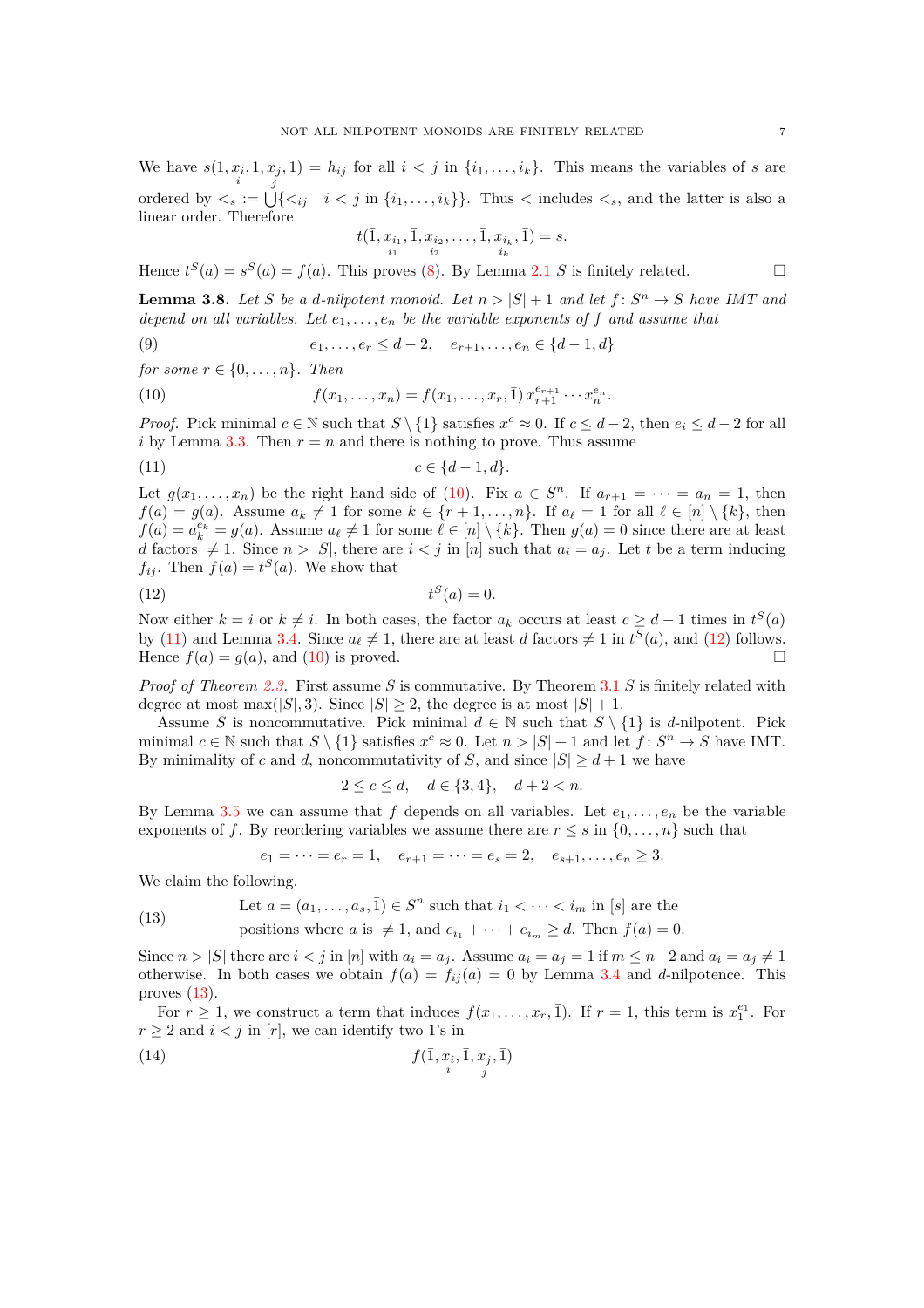since  $n \geq 6$ . Thus [\(14\)](#page-6-4) is a term function. By Lemma [3.4](#page-3-9)  $x_i$  and  $x_j$  each occur once in each term inducing [\(14\)](#page-6-4). Since *S* is noncommutative, (14) is induced by either  $x_i x_j$  or  $x_j x_i$ . This motivates a relation  $\langle \text{on } \{x_1, \ldots, x_r\} \rangle$ . Let

$$
x_i < x_j \text{ if } f(\bar{1}, x_i, \bar{1}, x_j, \bar{1}) \text{ is induced by } x_i x_j.
$$

We show that  $\lt$  is transitive. Assume  $x_i \lt x_j$  and  $x_j \lt x_k$  for  $i, j, k \in [r]$ . Now

$$
f(\bar{1},x_i,\bar{1},x_j,\bar{1},x_k,\bar{1})\\i
$$

is induced by some term *t* in which  $x_i$ ,  $x_j$ , and  $x_k$  each occur once. We have  $t(x_i, x_j, 1) = x_i x_j$ and  $t(1, x_i, x_k) = x_i x_k$ . Thus  $t = x_i x_i x_k$ , which implies  $x_i \le x_k$ . Now  $\lt$  is a strict linear order. By reordering variables we can assume that  $x_1 < \cdots < x_r$ . Now we claim that

(15) 
$$
x_1 \cdots x_r \text{ induces } f(x_1, \ldots, x_r, \overline{1}).
$$

Fix  $a := (a_1, \ldots, a_r, \bar{1}) \in S^n$ . Let  $i_1 < \cdots < i_m$  in  $[r]$  be the positions where  $a$  is  $\neq 1$ . If  $m \geq d$ , then  $f(a) = 0 = a_1 \cdots a_r$  by [\(13\)](#page-6-3) and *d*-nilpotence. If  $m < d$ , then we can identify two 1's. By IMT there is a term  $t(x_{i_1},...,x_{i_m})$  such that

<span id="page-7-0"></span>*t* induces 
$$
f(\bar{1}, x_{i_1}, \bar{1}, x_{i_2}, \ldots, \bar{1}, x_{i_m}, \bar{1}).
$$
  
 $\sum_{i=1}^{n} x_{i_1} \cdot \bar{1}$ 

Since  $e_1 = \cdots = e_r = 1$ , all  $x_{i_i}$  occur precisely once in t. Now  $x_{i_1} < \cdots < x_{i_m}$  implies  $t = x_{i_1} \cdots x_{i_m}$ . Thus  $f(a) = a_{i_1} \cdots a_{i_m} = a_1 \cdots a_r$ . This proves [\(15\)](#page-7-0).

If  $d = 3$ , then Lemma [3.8](#page-6-5) implies

<span id="page-7-5"></span><span id="page-7-1"></span>
$$
f(x_1,...,x_n) = f(x_1,...,x_r,\bar{1}) x_{r+1}^{e_{r+1}} \cdots x_n^{e_n},
$$

which is a term function by  $(15)$ .

For the rest of the proof assume  $d = 4$ . Lemma [3.8](#page-6-5) implies

(16) 
$$
f(x_1,...,x_n) = f(x_1,...,x_s,\overline{1}) x_{s+1}^{e_{s+1}} \cdots x_n^{e_n}.
$$

We claim that

(17) 
$$
f(x_1,...,x_s,\overline{1})
$$
 is a term function.

If  $s \leq n-2$ , then [\(17\)](#page-7-1) holds since we can identify two 1's. Thus assume  $s \geq n-1$  for the rest of the proof.

Assume  $r = 0$ . Let  $t := x_1^2 \cdots x_s^2$  and  $a = (a_1, \ldots, a_s, \overline{1}) \in S^n$ . We claim that

$$
(18) \t tS(a) = f(a).
$$

Let  $i_1 < \cdots < i_m$  in [*r*] be the positions where *a* is  $\neq 1$ . If  $m \geq 2$ , then  $f(a) = 0 = t^S(a)$ by [\(13\)](#page-6-3) and 4-nilpotence. If  $m = 1$ , then  $f(a) = a_{i_1}^2 = t^S(a)$  since  $e_{i_1} = 2$ . If  $m = 0$ , then  $f(a) = 1 = t^{S}(a)$ . This proves [\(18\)](#page-7-2) and [\(17\)](#page-7-1).

Next assume  $r > 0$ . We construct a term that induces  $f(x_1, \ldots, x_s, \bar{1})$  by extending  $x_1 \cdots x_r$ . For each  $i \in [r]$  and  $m \in \{r+1, \ldots, s\}$  we pick a term  $w_{im}(x_i, x_m)$  such that

<span id="page-7-2"></span>
$$
w_{im}
$$
 induces  $f(\overline{1}, x_i, \overline{1}, x_m, \overline{1}).$ 

By Lemma [3.4](#page-3-9)  $x_i$  occurs once and  $x_m$  twice in  $w_{im}$ . Thus

$$
w_{im} \in \{x_i x_m^2, x_m x_i x_m, x_m^2 x_i\}.
$$

<span id="page-7-3"></span>This motivates the following 5 cases. In each case and for each  $m \in \{r+1,\ldots,s\}$ , we will add two occurrences of  $x_m$  to the term  $x_1 \cdots x_r$ .

- <span id="page-7-4"></span>(1)  $xy^2$ ,  $yxy$ , and  $y^2x$  are pairwise inequivalent terms,
- (2)  $xy^2 \approx y^2x \not\approx yxy$ .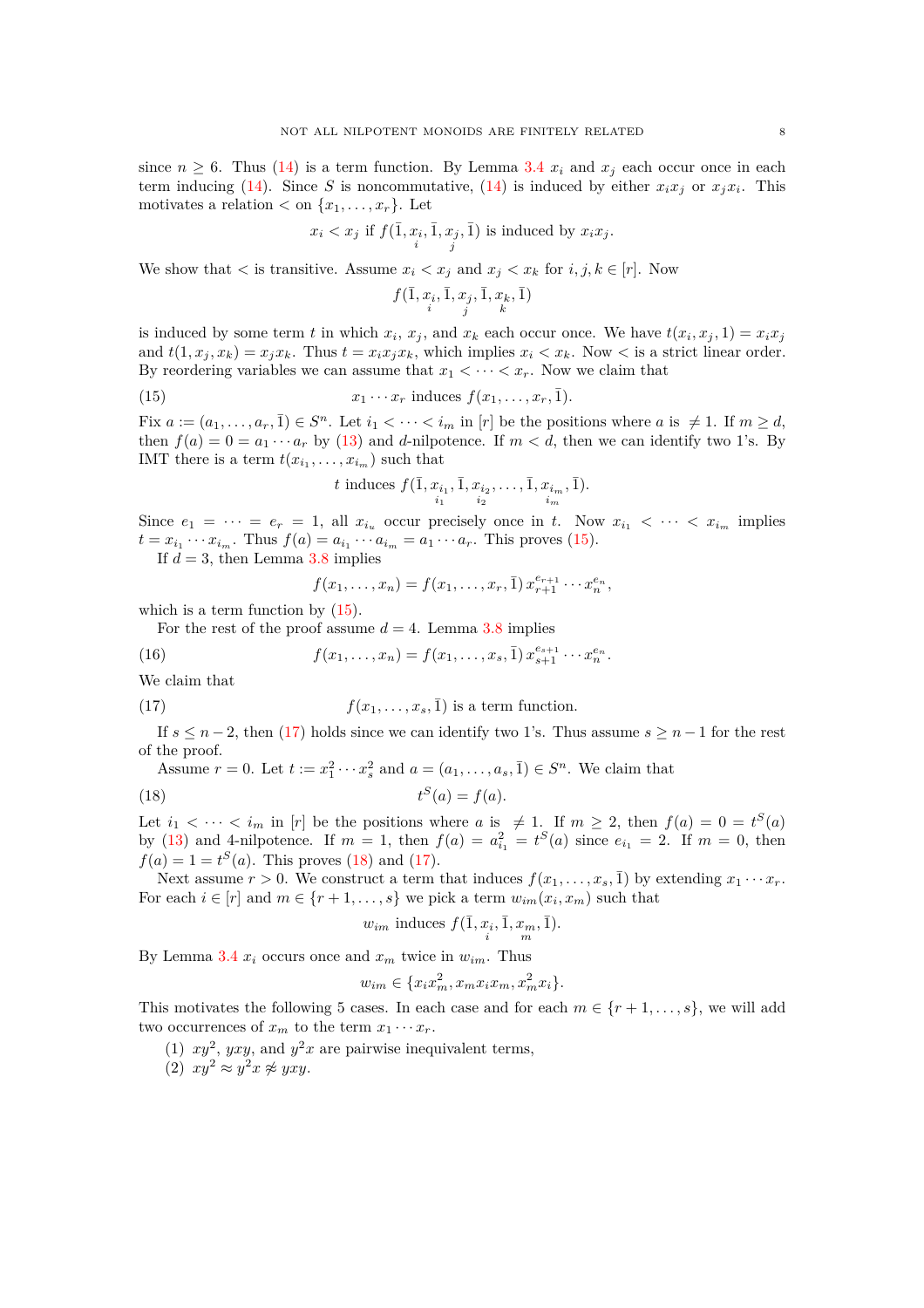<span id="page-8-9"></span><span id="page-8-8"></span><span id="page-8-2"></span>(3)  $xy^2 \approx yxy \not\approx y^2x$ , (4)  $xy^2 \not\approx yxy \approx y^2x$ , (5)  $xy^2 \approx yxy \approx y^2x$ ,

*Case* [\(1\).](#page-7-3) For  $i \leq j \leq k$  in [*r*] and  $m \in \{r+1,\ldots,s\}$  we claim the following.

<span id="page-8-0"></span>(19) If 
$$
w_{im} \approx x_m x_i x_m
$$
, then  $w_{jm} \approx x_m x_j x_m$  or  $w_{jm} \approx x_m^2 x_j$ ,

<span id="page-8-3"></span>(20) if 
$$
w_{jm} \approx x_m x_j x_m
$$
, then  $w_{im} \approx x_m x_i x_m$  or  $w_{im} \approx x_i x_m^2$ ,

<span id="page-8-6"></span>(21) if 
$$
w_{im} \approx x_m x_i x_m
$$
 and  $w_{km} \approx x_m x_k x_m$ , then  $w_{jm} \approx x_m x_j x_m$ ,

(22) if 
$$
w_{im} \approx x_m^2 x_i
$$
, then  $w_{jm} \approx x_m^2 x_j$ ,

<span id="page-8-1"></span>(23) if  $w_{jm} \approx x_j x_m^2$ , then  $w_{im} \approx x_i x_m^2$ .

Note that we can replace all  $\approx$  by = in [\(19\)](#page-8-0)–[\(23\)](#page-8-1). However, we will reuse some of these statements in cases  $(2)$ – $(5)$ .

We prove [\(19\)](#page-8-0). The statement is clear for  $i = j$ . Assume  $i < j$  and  $w_{im} = x_m x_i x_m$ . Pick a term  $v(x_i, x_j, x_m)$  such that

$$
v \text{ induces } f(\bar{1}, x_i, \bar{1}, x_j, \bar{1}, x_m, \bar{1}).
$$

By Lemma [3.4](#page-3-9) the variables  $x_i, x_j$  occur once and  $x_m$  twice in *v*. Since  $x_i < x_j$ ,  $x_i$  occurs before  $x_j$  in *v*. Also,

$$
v(x_i, 1, x_m) = w_{im} = x_m x_i x_m.
$$

Thus either  $v = x_m x_i x_j x_m$  or  $v = x_m x_i x_m x_j$ . Now [\(19\)](#page-8-0) follows from  $w_{im} = v(1, x_j, x_m)$ . Statements  $(20)$ – $(23)$  are proved similarly.

Now fix  $m \in \{r+1,\ldots,s\}$ . By [\(19\)](#page-8-0)–[\(23\)](#page-8-1) there are  $\alpha \leq \beta$  in  $\{0,\ldots,r\}$  such that

(24) 
$$
w_{im} \approx \begin{cases} x_i x_m^2 & \text{if } 1 < i \le \alpha, \\ x_m x_i x_m & \text{if } \alpha < i \le \beta, \\ x_m^2 x_i & \text{if } \beta < i \le r. \end{cases}
$$

We insert two occurrences of  $x_m$  into  $x_1 \cdots x_r$  as follows:

<span id="page-8-7"></span><span id="page-8-5"></span><span id="page-8-4"></span>
$$
x_1 \cdots x_\alpha x_m x_{\alpha+1} \cdots x_\beta x_m x_{\beta+1} \cdots x_r.
$$

We do this procedure for each  $m \in \{r+1,\ldots,s\}$  and denote the resulting term by *t*. Note that for different *m* the new variables can be inserted independently from each other since all permutations of  $x_{r+1}^2 \cdots x_s^2$  are equivalent terms in *S* by 4-nilpotence. For  $i \in [r]$  and  $m \in$  $\{r+1,\ldots,s\}$  we have

(25) 
$$
t(\bar{1}, x_i, \bar{1}, x_m, \bar{1}) = w_{im}.
$$

Fix  $a = (a_1, \ldots, a_s, \overline{1}) \in S^n$ . We claim that

$$
(26) \t tS(a) = f(a).
$$

Let  $i_1 < \cdots < i_\ell$  in [*s*] be the positions where *a* is  $\neq 1$ . If  $e_{i_1} + \cdots + e_{i_\ell} \geq 4$ , then  $f(a) = 0 = t^S(a)$ by [\(13\)](#page-6-3) and 4-nilpotence. If  $a_{r+1} = \cdots = a_s = 1$ , then  $f(a) = a_1 \ldots a_r = t^S(a)$  by [\(15\)](#page-7-0). If  $e_{i_1} + \cdots + e_{i_\ell} < 4$  and some  $a_i \neq 1$  for  $i \in \{r+1, \ldots, s\}$ , then *a* is of the form

$$
a = (\overline{1}, a_i, \overline{1}, a_m, \overline{1}) \text{ for some } i \in [r] \text{ and } m \in \{r+1, \ldots, s\}.
$$

Now [\(25\)](#page-8-4) implies  $t^{S}(a) = w_{im}^{S}(a_{i}, a_{m}) = f(a)$ . This proves [\(26\)](#page-8-5) and [\(17\)](#page-7-1).

*Case* [\(2\).](#page-7-4) Let  $m \in \{r+1,\ldots,s\}$ . We claim that [\(19\)](#page-8-0)–[\(21\)](#page-8-6) hold. We omit their proofs since they are not very different from case [\(1\).](#page-7-3) By  $xy^2 \approx y^2x$  and [\(19\)](#page-8-0)–[\(21\)](#page-8-6) there are  $\alpha \leq \beta$  in  $\{0, \ldots, r\}$  such that [\(24\)](#page-8-7) holds. The rest of the proof is similar to case [\(1\).](#page-7-3)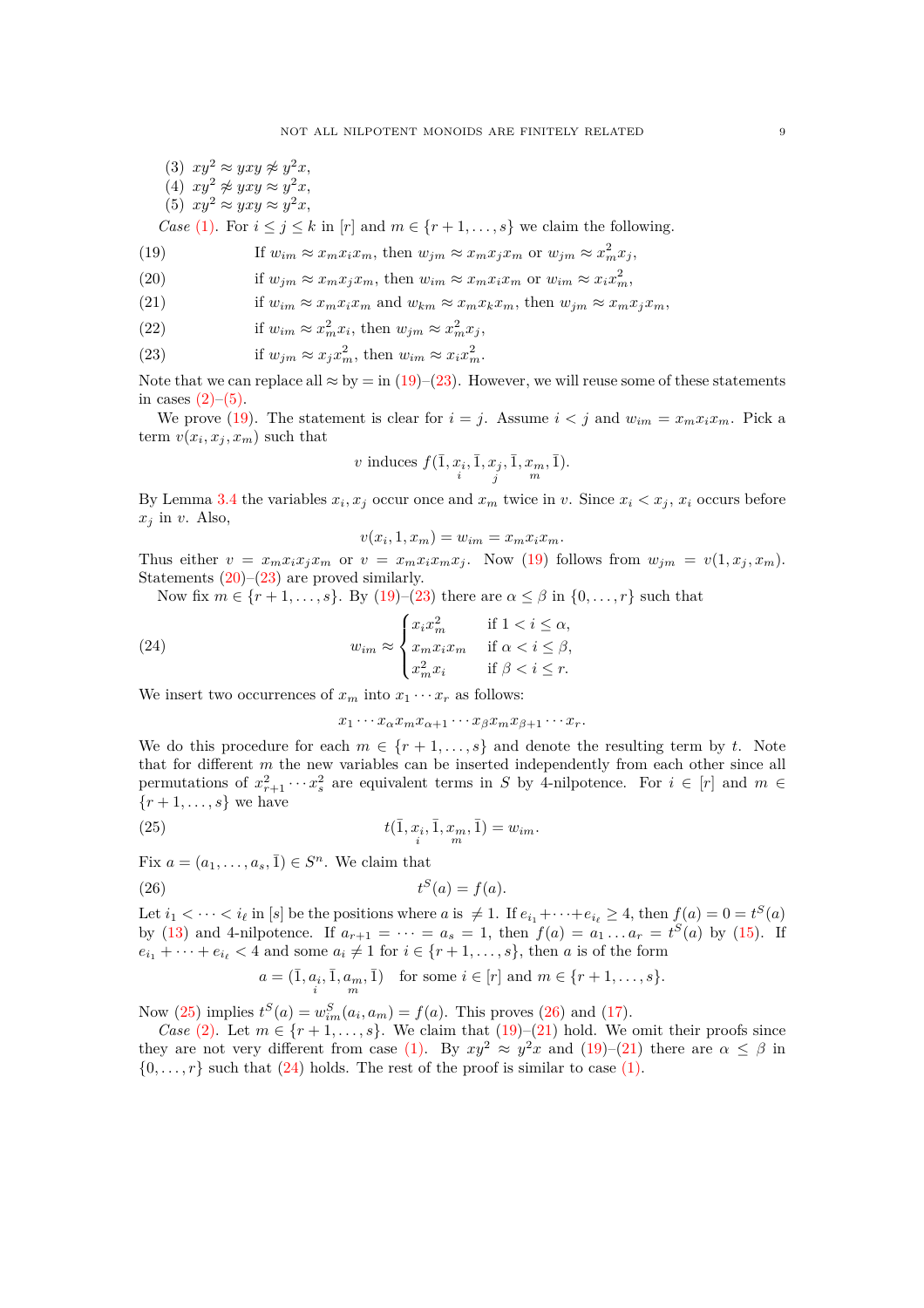*Case* [\(3\).](#page-8-8) Let  $m \in \{r+1,\ldots,s\}$ . We claim that [\(21\)](#page-8-6)–[\(23\)](#page-8-1) hold. We omit their proofs since they are not very different from case [\(1\).](#page-7-3) By [\(3\)](#page-8-8) and [\(21\)](#page-8-6)–[\(23\)](#page-8-1) there is an  $\alpha \in \{0, \ldots, r\}$  such that

$$
w_{im} \approx \begin{cases} x_i x_m^2 & \text{if } 1 < i \le \alpha, \\ x_m^2 x_i & \text{if } \alpha < i \le r. \end{cases}
$$

We insert  $x_m^2$  into  $x_1 \cdots x_r$  as follows:

$$
x_1 \cdots x_\alpha x_m^2 x_{\alpha+1} \cdots x_r.
$$

We do this procedure for each  $m \in \{r+1, \ldots, s\}$  and let *t* be the resulting term. The rest of the proof is similar to case [\(1\).](#page-7-3)

*Case* [\(4\)](#page-8-9) is similar to case [\(3\).](#page-8-8)

*Case* [\(5\).](#page-8-2) In this case we do not need the terms  $w_{im}$ . We set  $t := x_1 \cdots x_r x_{r+1}^2 \cdots x_s^2$  and finish the proof as in case  $(1)$ .

In all cases [\(17\)](#page-7-1) holds. By [\(16\)](#page-7-5) *f* is a term function. By Lemma [2.1](#page-1-1) *S* is finitely related with degree at most max $(|S|, 3)$ .

*Proof of Theorem [2.5.](#page-2-1)* The relation  $\theta$  is a congruence since the elements in the nontrivial equivalence classes have 4 factors and *S* is 5-nilpotent. Furthermore,

(27) 
$$
S \text{ satisfies } (xy)^2 \approx (yx)^2 \text{ and } x^2y^2 \approx y^2x^2.
$$

For  $n \geq 4$  we define  $f: S^n \to S$  as follows. Let

<span id="page-9-0"></span> $f(x_1, \ldots, x_n) := 0$  if at least three  $x_i$  are  $\neq 1$ ,

and for  $i < j$  in  $[n]$  let

$$
f(\bar{1}, x_i, \bar{1}, x_j, \bar{1}) := \begin{cases} (x_i x_j)^2 & \text{if } j = i + 1 \text{ or } (i, j) = (1, n), \\ x_i^2 x_j^2 & \text{otherwise.} \end{cases}
$$

First we show that

(28) *f* has IMT.

For  $i, j \in [n]$  let  $\ell := (j - i \mod n) + 1$ . We define a term  $g_{ij}$  of length 2 $\ell$ . Let  $\oplus$  and  $\ominus$  be addition and subtraction modulo  $n$  on the set  $[n]$ , respectively. Let

<span id="page-9-2"></span>
$$
g_{ii} := x_i^2.
$$

For  $i \neq j$  let  $g_{ij}^{(k)}$  denote the variable in the *k*-th position of  $g_{ij}$  and

$$
g_{ij}^{(1)} := g_{ij}^{(3)} := x_i
$$
  
\n
$$
g_{ij}^{(2k)} := g_{ij}^{(2k+3)} := x_{i \oplus k}
$$
 for  $0 < k < \ell - 1$ ,  
\n
$$
g_{ij}^{(2\ell-2)} := g_{ij}^{(2\ell)} := x_j.
$$

For example, for  $n = 5$  we have  $g_{42} = x_4 x_5 x_4 x_1 x_5 x_2 x_1 x_2$ .

Now let  $i < j$  in  $[n]$  and

<span id="page-9-1"></span>
$$
h := \begin{cases} g_{2,n-1} & \text{if } (i,j) = (1,n), \\ g_{j \oplus 1, i \ominus 1} & \text{if } j = i+1, \\ g_{j \oplus 1, i \ominus 1} g_{i+1, j-1} & \text{otherwise,} \end{cases}
$$
  

$$
r := x_j^4 h.
$$

We claim that

(29)  $r \text{ induces } f_{ij}.$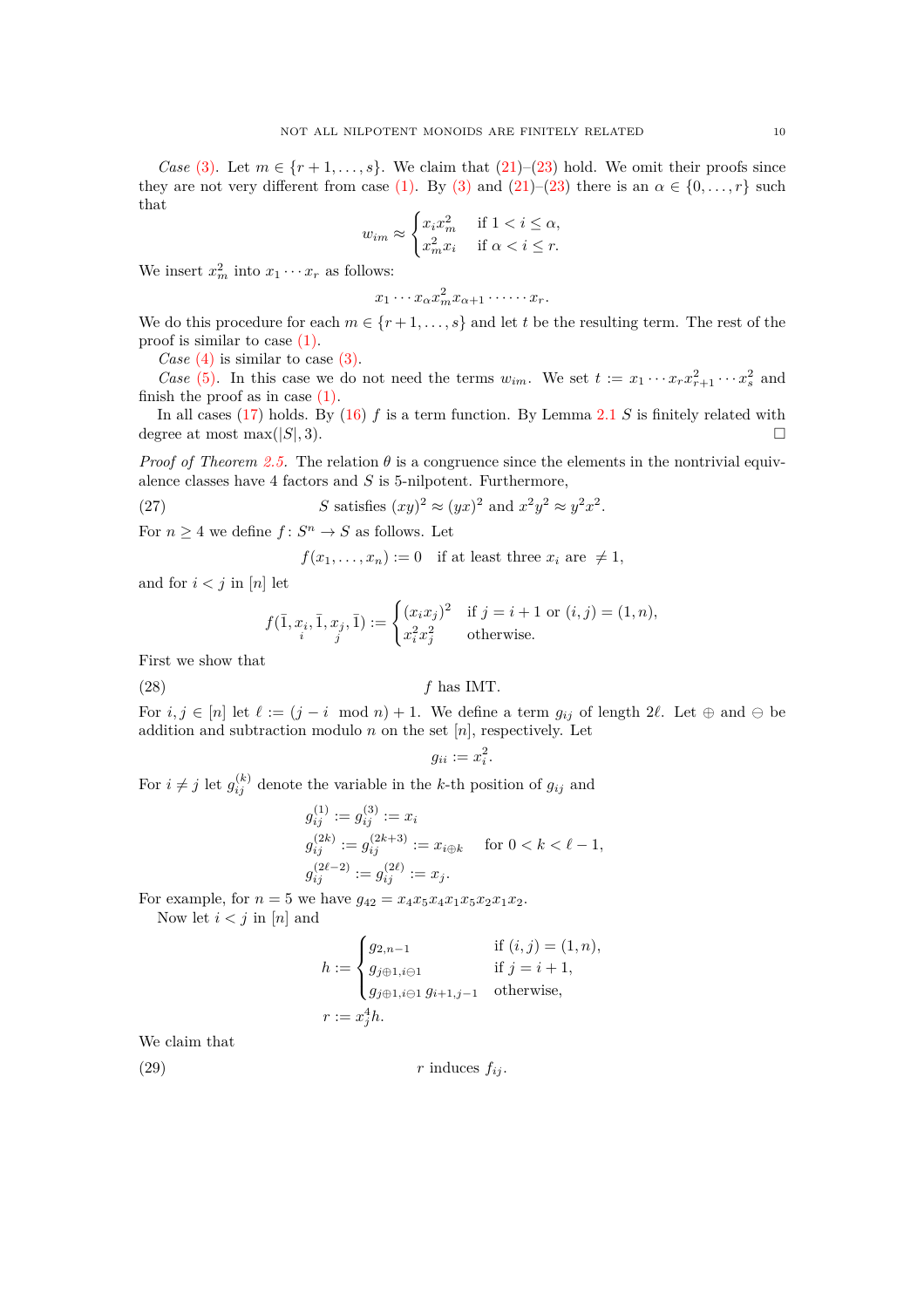Note that  $x_k$  occurs twice in h for  $k \in [n] \setminus \{i, j\}$ , whereas  $x_i$  and  $x_j$  do not occur. Fix  $i < j$  in [*n*] and  $c \in S^n$ .

Case,  $c_j \neq 1$  and  $c_k = 1$  for all  $k \in [n] \setminus \{i, j\}$ . Then  $h(c) = 1$  and  $r(c) = c_j^4 = f_{ij}(c)$ .

Case,  $c_j \neq 1$  and  $c_k \neq 1$  for some  $k \in [n] \setminus \{i, j\}$ . Then  $h(c) \neq 1$  and  $r(c) = c_j^4 h(c) = 0 = f_{ij}(c)$ by 5-nilpotence.

Case,  $c_i = 1$  and at least 3 positions of *c* among  $[n] \setminus \{i, j\}$  are  $\neq 1$ . Then  $h(c) = 0$  by 5-nilpotence. Thus  $r(c) = 0 = f_{ij}(c)$ .

Case,  $c_j = 1$  and at most 2 positions of *c* among  $[n] \setminus \{i, j\}$  are  $\neq 1$ . Pick  $k < \ell$  in  $[n] \setminus \{i, j\}$  such that all positions of *c* among  $[n] \setminus \{i, k, \ell\}$  are 1. Let  $A := \{i + 1, \ldots, j - 1\}$ and  $B := \{1, \ldots, i-1, j+1, \ldots, n\}$ . If  $k, \ell \in A$ , then  $h(c) = g_{i+1,j-1}(c)$ . If  $k, \ell \in B$ , then  $h(c) = g_{j\oplus 1, i\ominus 1}(c)$ . If  $k \in A$  and  $\ell \in B$ , then  $g_{j\oplus 1, i\ominus 1}(c) = c_{\ell}^2$  and  $g_{i+1,j-1}(c) = c_k^2$ , and thus  $h(c) = c_{\ell}^{2} c_{k}^{2}$ . If  $k \in B$  and  $\ell \in A$ , then similarly  $h(c) = c_{k}^{2} c_{\ell}^{2}$ . By the identities [\(27\)](#page-9-0) we have

(30) 
$$
r(c) = h(c) = \begin{cases} (c_k c_\ell)^2 & \text{if } \ell = k \oplus 1 \text{ or } k = \ell \oplus 1, \\ c_k^2 c_\ell^2 & \text{otherwise.} \end{cases}
$$

By definition,

<span id="page-10-0"></span>
$$
f_{ij}(c)=f(\bar 1, c_k, \bar 1, c_\ell, \bar 1)
$$

is also equal to [\(30\)](#page-10-0). Thus  $f_{ij}(c) = r(c)$ . This proves [\(29\)](#page-9-1). Thus every  $f_{ij}$  is a term function, and [\(28\)](#page-9-2) follows.

Next we claim that

(31)  $f$  is not a term function.

Suppose *f* is induced by some term *t*. Recall that  $a \in S$ . Every variable  $x_i$  occurs twice in *t* since

<span id="page-10-1"></span>
$$
t^{S}(\bar{1}, \underset{i}{a}, \bar{1}) = f(\bar{1}, \underset{i}{a}, \bar{1}) = a^{2} \notin \{a, a^{3}, a^{4}, 0\}.
$$

By [\(27\)](#page-9-0) and the definition of f, we have  $t(x_1, \ldots, x_n) = t(x_2, \ldots, x_n, x_1)$ . Thus we can assume that  $t$  starts with  $x_2$ . By the definition of  $f$ , the following equivalences hold in  $S$ .

$$
t(x_1, x_2, \bar{1}) \approx (x_1 x_2)^2,
$$
  
\n
$$
t(1, x_2, x_3, \bar{1}) \approx (x_2 x_3)^2,
$$
  
\n
$$
t(1, x_2, \bar{1}, x_i, \bar{1}) \approx x_2^2 x_i^2 \quad \text{for } i \in \{4, ..., n\}.
$$

Thus  $x_1$  and  $x_3$  each occur once between the two occurrences of  $x_2$  in t, whereas  $x_4, \ldots, x_n$  do not occur between the two  $x_2$ 's. So t starts either with  $x_2x_1x_3x_2$  or with  $x_2x_3x_1x_2$ . Hence

$$
t(x_1, 1, x_3, \bar{1}) \in \{ (x_1x_3)^2, (x_3x_1)^2, x_1x_3^2x_1, x_3x_1^2x_3 \}.
$$

So  $t(x_1, 1, x_3, \bar{1})$  and  $x_1^2 x_3^2$  cannot be equivalent. Since  $n \geq 4$ , this contradicts the definition of *f*. We proved [\(31\)](#page-10-1). By [\(28\)](#page-9-2), [\(31\)](#page-10-1), and Lemma [2.1,](#page-1-1) *S* is not finitely related.

The following was proved independently by the authors of [\[7\]](#page-12-0) and Marković, Maróti, and McKenzie in [\[11\]](#page-12-8).

<span id="page-10-4"></span>**Theorem 3.9** ( [\[7,](#page-12-0) Theorem 2.11], [\[11,](#page-12-8) Corollary 4.3] )**.** *Let A, B be finite algebras that generate the same variety. Then A is finitely related if and only if B is.*

<span id="page-10-5"></span><span id="page-10-3"></span><span id="page-10-2"></span>**Lemma 3.10.** *For a variety V , the following two conditions are equivalent:*

- (1) ∀ *A*, *B* ∈ *V*<sub>fin</sub>: *if*  $A \times B$  *is finitely related (f.r.), then A is f.r.*
- (2) ∀  $A \in V_{\text{fin}}$ : if  $A$  is  $f.r.$ , then every homomorphic image of  $A$  is  $f.r.$

*These conditions imply the following:*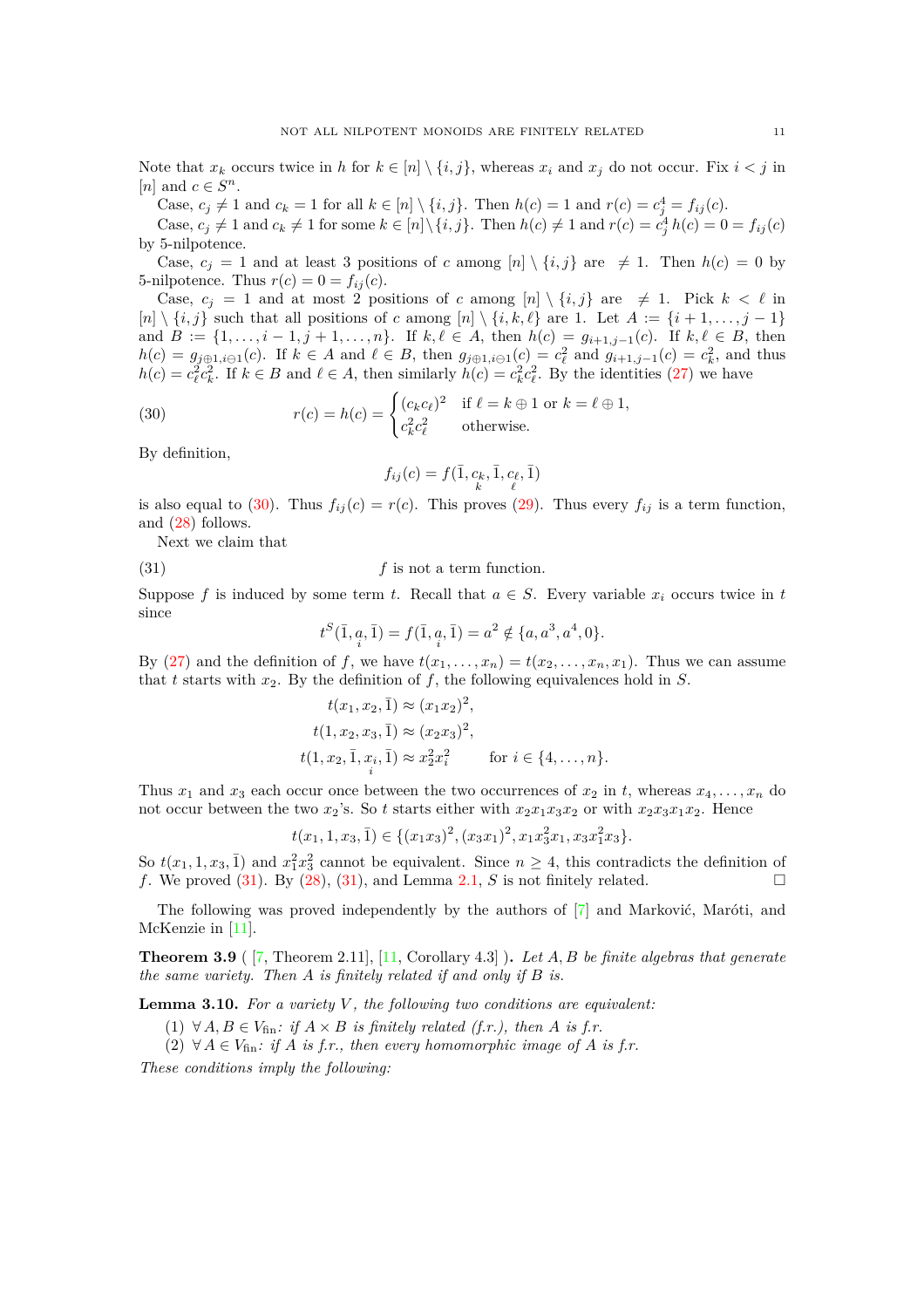<span id="page-11-1"></span>(3)  $\forall A \in V_{\text{fin}}$ : if *A* is *f.r.*, then every subalgebra of *A* is *f.r.* 

*Proof.* Clearly [\(2\)](#page-10-2) implies [\(1\).](#page-10-3) Assume [\(1\)](#page-10-3) holds. Let *B* be a homomorphic image of *A*. Then *A* and  $A \times B$  generate the same variety. By Theorem [3.9](#page-10-4)  $A \times B$  is also finitely related. By [\(1\)](#page-10-3) *B* is finitely related. This proves [\(2\).](#page-10-2) The fact that [\(1\)](#page-10-3) implies [\(3\)](#page-11-1) is proved similarly.

For a semigroup *S* let *S* ⊔ {0} denote the semigroup obtained when we adjoin a (possibly additional) zero element, where we extend the multiplication by  $s \cdot 0 := 0 \cdot s := 0 \cdot 0 := 0$  for all *s* ∈ *S*.

<span id="page-11-2"></span>**Theorem 3.11** ([\[12,](#page-12-1) Theorem 4.1]). *A finite semigroup S is finitely related if and only if*  $S \cup \{0\}$ *is finitely related.*

Let  $S^0$  denote the semigroup

$$
S^{0} := \begin{cases} S \sqcup \{0\} & \text{if } S \text{ has no zero element,} \\ S & \text{otherwise,} \end{cases}
$$

For two semigroups *S* and *T* with  $S^0 \cap T^0 = \{0\}$ , we define the 0*-direct union*  $S \mathring{\cup} T$  to be the semigroup with universe  $S^0 \cup T^0$  and multiplication

$$
x \cdot y := \begin{cases} x \cdot y & \text{if } x, y \in S^0 \text{ or } x, y \in T^0, \\ 0 & \text{otherwise.} \end{cases}
$$

The variety generated by an algebra *A* is denoted by Var *A*.

<span id="page-11-3"></span>**Lemma 3.12.** For finite semigroups S and T we have  $\text{Var}(S \times T)^0 = \text{Var } S^0 \times T^0 = \text{Var } S \overset{\circ}{\cup} T$ .

*Proof.* Since *S* and *T* are finite, both have an idempotent element. For the first equality observe that both  $S^0$  and  $T^0$  embed into  $(S \times T)^0$ . Conversely  $(S \times T)^0$  is a subsemigroup of  $S^0 \times T^0$ .

We show the second equality. Both  $S^0$  and  $T^0$  are subsemigroups of  $S \mathring{\cup} T$ . Conversely  $S \mathring{\cup} T$ embeds into  $S^0 \times T^0$  via  $S \to S \times \{0\}$ ,  $T \to \{0\} \times T$ , and  $0 \mapsto (0,0)$ .

<span id="page-11-4"></span>**Lemma 3.13.** For finite semigroups  $S$  and  $T$ ,  $S \times T$  is finitely related if and only if  $S \mathop{\cup} T$  is *finitely related.*

*Proof.* By Theorem [3.11](#page-11-2)  $S \times T$  is finitely related if and only if  $(S \times T)^0$  is finitely related. Now the result is immediate from Theorem [3.9](#page-10-4) and Lemma [3.12.](#page-11-3)

*Proof of Theorem [2.6.](#page-2-2)* By Lemma [3.10](#page-10-5) it suffices to show that [\(3\)](#page-2-4) implies [\(1\)](#page-2-5) and that [\(4\)](#page-2-6) implies [\(3\).](#page-2-4) First assume [\(3\)](#page-2-4) holds and  $S \times T$  is finitely related. Since *T* is finite, it contains an idempotent element *e*. Thus  $S \cong S \times \{e\}$  embeds into  $S \times T$ . So *S* is finitely related.

Now assume [\(4\)](#page-2-6) holds. Let *T* be a subsemigroup of a finitely related semigroup *S*. Since *S* and  $S \times T$  generate the same variety,  $S \times T$  is also finitely related by Theorem [3.9.](#page-10-4) By Lemma [3.13](#page-11-4) *S*  $\circ$  *T* is finitely related. Now *S*<sup>0</sup> is an ideal of *S*  $\circ$  *T*. The corresponding Rees quotient is isomorphic to  $T^0$  and finitely related by [\(4\).](#page-2-6) By Theorem [3.11](#page-11-2) *T* is finitely related.

<span id="page-11-0"></span>**Lemma 3.14.** Let  $S := (\text{FN}_5\{a, b\}/\theta)^1$  be as in Theorem [2.5](#page-2-1) and  $T \cong (\text{FN}_5\{a, b\})^1$  and disjoint *from S. Then*

 $(1)$  *S*  $\cup$  *T is finitely related.* 

(2) *S* is a subsemigroup and a Rees quotient of  $S \mathcal{C} T$  but not finitely related.

*Proof.* By Lemma [3.12](#page-11-3) *T* and  $S \cup T$  generate the same variety. Thus  $S \cup T$  is finitely related. Since *T* forms an ideal in  $S \nsubseteq T$  we have  $S \cong (S \nsubseteq T) / T$ . By Theorem [2.5](#page-2-1) *S* is not finitely  $related.$